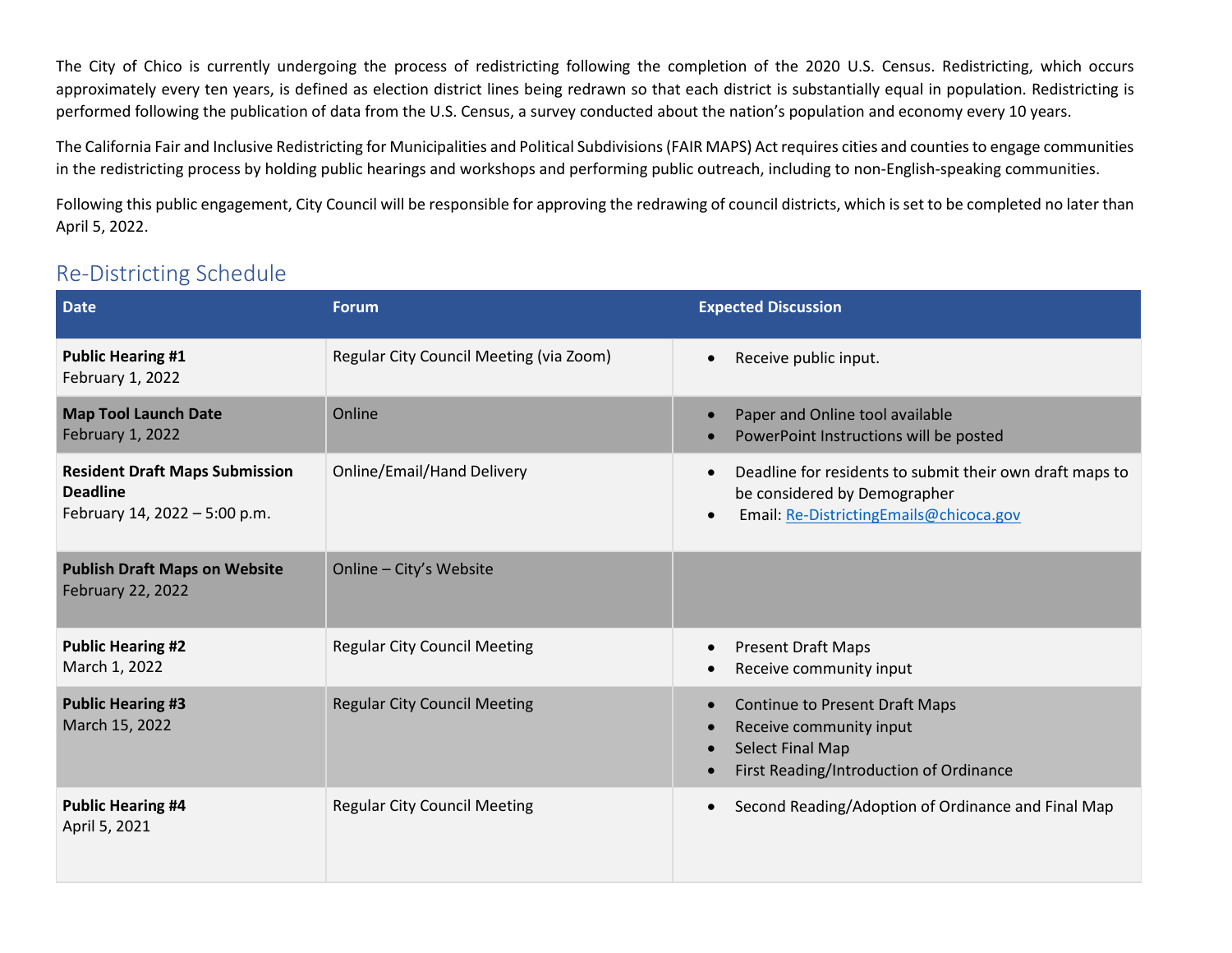| <b>Date</b>                                                               | <b>Forum</b> | <b>Expected Discussion</b>                                                          |
|---------------------------------------------------------------------------|--------------|-------------------------------------------------------------------------------------|
| <b>Submit Final Map to County</b><br>Registrar<br>April 15, 2022 Deadline |              |                                                                                     |
| <b>November 2022 Election</b>                                             |              | Implement new district map, with Councilmembers<br>selected for Districts 2, 4, & 6 |

#### **Deadline for Map Submission to Butte County Registrar: Friday, April 15, 2022**

### Why does redistricting matter?

Redistricting determines which neighborhoods and communities are grouped together into a district for purposes of electing a Council Member. The City of Chico will seek input in selecting the next district map for the City Council, and during this process, residents will have an opportunity to share with Council and City staff how they think district boundaries should be drawn to best represent the community.

# What criteria will be used when redrawing district lines?

To the extent practicable, district lines will be adopted using the following criteria:

- Geographically contiguous districts (each city council district should share a common border with the next); and
- The geographic integrity of local neighborhoods or communities shall be respected in a manner that minimizes its division; and
- Geographic integrity of a city shall be respected in a manner that minimizes its division; and
- Easily identifiable boundaries that follow natural or artificial barriers (rivers, streets, highways, rail lines, etc.); and
- Lines shall be drawn to encourage geographic compactness. In addition, boundaries shall not be drawn for purposes of favoring or discriminating against a political party.